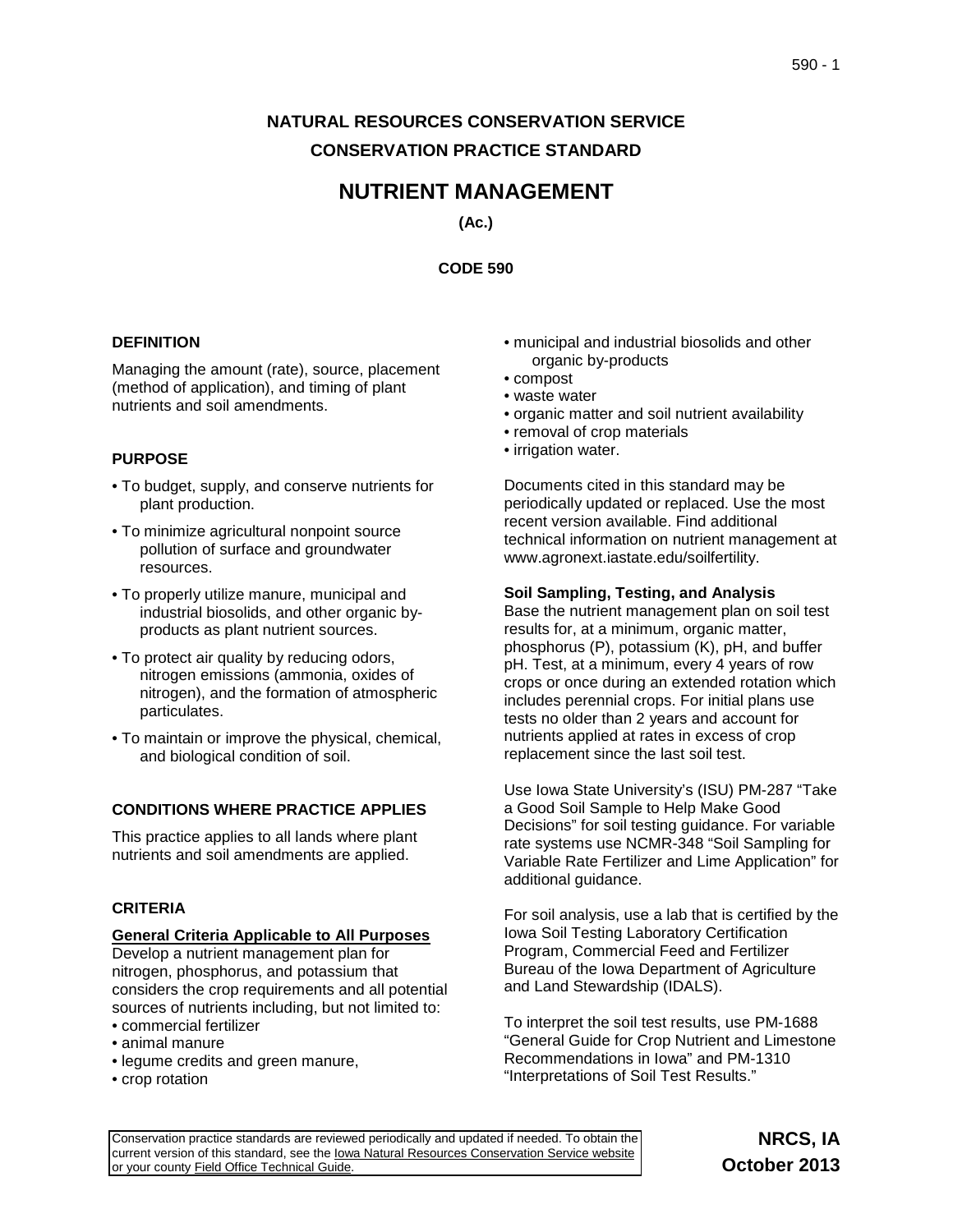# **The 4Rs**

Consider the 4Rs of nutrient management – apply the **R**ight nutrient source at the **R**ight rate at the **R**ight time in the **R**ight place – to improve nutrient use efficiency by the crop and to minimize nutrient losses to the surface and groundwater and to the atmosphere.

## **Nutrient Application Rates**

Determine the nutrient application rate to:

- Meet the crop's nutrient requirements for production
- Account for nutrient credits and rotational effects
- Account for removal of crop materials
- Conserve resources as indicated by the erosion and nutrient risk assessments, and
- Integrate the management of manure, municipal and industrial biosolids, and other waste products as crop nutrients.

Plan to meet the crop nutrient requirements for nitrogen, phosphorus, potassium, and other nutrients according to Iowa State University recommendations.

## Nitrogen Application Rates

To determine nitrogen rates for corn in a continuous corn or corn-soybean rotation, use ISU's Corn Nitrogen Rate Calculator or use PM-1714 "Nitrogen Fertilizer Recommendations for Corn in Iowa."

For within season sampling to determine sidedress nitrogen application rates, follow ISU procedures for the late-spring soil nitrate test in PM-1714 or leaf chlorophyll values in PM-2026 "Sensing Nitrogen Stress in Corn."

For additional nitrogen rate information and recommendations use ISU publications:

- PM-2015 "Concepts and rationale for regional nitrogen rate guidelines for corn",
- PM-1714 "Nitrogen Fertilizer Recommendations for Corn in Iowa",
- PM-869 "Fertilizing Pasture",
- PM-1584 "Cornstalk Testing to Evaluate Nitrogen Management",
- PM-2026 "Sensing nitrogen stress in corn".

Use of the end-of-season cornstalk test especially in conjunction with on-farm field trials is encouraged to evaluate the nitrogen management program. See ISU publication PM-1584 "Corn Stalk Test to Determine Nitrogen" and NRCS Agronomy Technical Note No. 7,

**NRCS, IA October 2013**

"Adaptive Nutrient Management Process". The corn stalk test provides post season feedback on nutrient management that can be used to adjust the nutrient source, rate, timing, and/or placement. Document how results will be reviewed and incorporated into future management.

Phosphorus and Potassium Application Rates For  $P_2O_5$  and  $K_2O$  requirements for most common crops, use soil test results and PM-1688 "General Guide for Crop Nutrient and Limestone Recommendations in Iowa". Use PM-869 "Fertilizing Pasture" for pasture nutrient requirements. Express phosphorus and potassium nutrient values in pounds of  $P_2O_5$  and  $K<sub>2</sub>O$ .

 $P_2O_5$  and  $K_2O$  can be managed annually or for multiple years. Sum the nutrient requirements for all the crops in the years planned (i.e. a rotation) and apply once or split as convenient.

Phosphorus and potassium application rates may exceed the crop's nutrient requirements when manure, municipal and industrial biosolids, and other organic by-products are applied based on the N rate or need to be disposed. See Additional Criteria Applicable to Properly Utilize Manure Municipal and Industrial Biosolids, and Other Organic By-Products as a Plant Nutrient Source for management criteria.

## Realistic Yield Potential

Estimate the field's realistic yield potential using:

- an average of two or more years of field yield data using producer records plus 10%, or
- the crop yield estimate for the dominant soil in the field as found in the Field Office Technical Guide, or
- PM-1268 "Establishing Realistic Yields" (1986) to calculate a more precise estimate if desired.

## Nutrient Credits

To determine the nutrient application rate subtract the nutrient credits for legumes, manure, municipal and industrial biosolids, and/or other organic sources from the crop's nutrient requirements. Note that ISU nitrogen recommendations already accounts for the rotational effects and legume credit for corn following soybeans.

Legume credits can be found in ISU Publication PM-1714 "Nitrogen Fertilizer Recommendations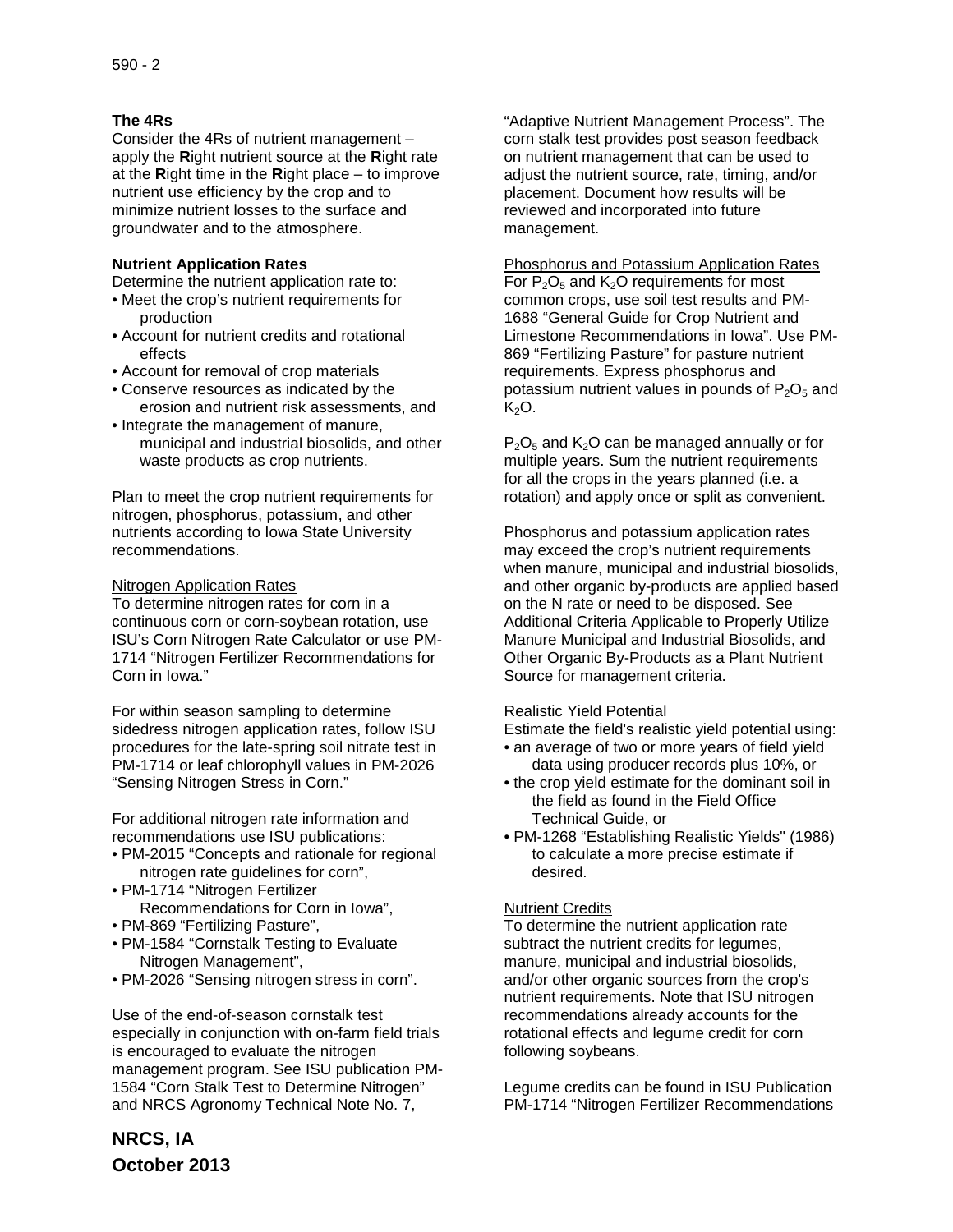for Corn in Iowa". Use PMR-1003 "Using manure nutrients for crop production" to determine the  $2^{nd}$  and  $3^{rd}$  year manure credits.

#### Other Rate Criteria

Account for all applied nutrients including starter, in-furrow starter (pop-up), biosolids, and the N in MAP and DAP.

Consider the impact on yield of poor soil quality, drainage, pH, weather, and other factors that influence production, as well as the source, timing, and placement of nutrients before concluding that nutrients are deficient.

Nutrients and lime may be applied at lower-thanrecommended rates if the grower's objectives are met.

For crops without specific ISU guidance, base nutrient application rates on university recommendations from neighboring states and/or plant nutrient removal.

#### **Nutrient Sources**

Use nutrient sources compatible with the application timing, tillage and planting system, soil properties, crop, crop rotation, soil organic content, and local climate to minimize risk to the environment.

Use fertilizers which have been verified by IDALS Feed and Fertilizer Bureau to contain the nutrients claimed on the label. For Enhanced Efficiency fertilizer products use the Association of American Plant Food Control Officials definitions for these products.

On Certified Organic or Certified Transitional Organic operations, use nutrient sources and manage nutrients consistent with the USDA's National Organic Program.

See Additional Criteria Applicable to Properly Utilize Manure, Municipal and Industrial Biosolids, and Other Organic By-products as a Plant Nutrient Source section below for criteria for these nutrient sources.

**Nutrient Application Timing and Placement** Consider the nutrient source, cropping system limitations, soil properties, weather conditions, drainage system, soil biology, and nutrient risk assessment to develop optimal timing and placement of nutrients.

- For nitrogen, timing and placement should correspond as closely as practical with crop uptake.
- For phosphorus avoid surface application when the runoff potential is high.
- For anhydrous ammonia, to avoid losses during application apply when soil moisture conditions are conducive to proper injection and sealing.

#### Fall versus Spring Application

Corn nitrogen rate guidelines for Iowa (see the Corn Nitrogen Rate Calculator website for rates and PM-2015 "Concepts and Rationale for Regional Nitrogen Rate Guidelines for Corn" for an explanation of the method) are based on spring or sidedress N application research trials. In comparison to fall application, spring N application improves crop uptake efficiency and reduces the loss of nitrate. Fall application increases the risk for nitrogen loss and reduces nitrogen use efficiency. However, with some manure and biosolid sources, such as bedded manure, fall application increases the mineralization of organic N and improves early season N supply.

In general, plan to apply N in the spring for most nutrient sources. If for logistical or other reasons N is fall applied – such as anhydrous ammonia, manure in which  $> 20$  lbs/acre NH<sub>4</sub><sup>+</sup>-N is applied, or MAP/DAP – plan to apply late in the fall when the mid-day soil temperature, at 4" soil depth, is below 50°F and trending colder. The actual application timing may occasionally vary due to fall weather, the weather forecast, soil conditions including vulnerability to compaction, and logistics. Do not fall apply urea and ureaammonium nitrate solutions (UAN) due to the high risk for N loss.

For small grains planted in the fall, part of the N can be applied in the fall, typically in conjunction with phosphorus application, with the remainder applied topdress in the spring.

#### Rescue Nitrogen Application

Nitrogen applied at any time is subject to leaching if the fertilizer contains nitrate or converts to nitrate and excess soil wetness occurs before crop uptake. This risk increases with fall application, especially early fall application, due to greater conversion to nitrate by the springtime. If losses are suspected, use the Late Spring Soil Nitrate Test (ISU publication PM-1714, "Nitrogen Fertilizer Recommendations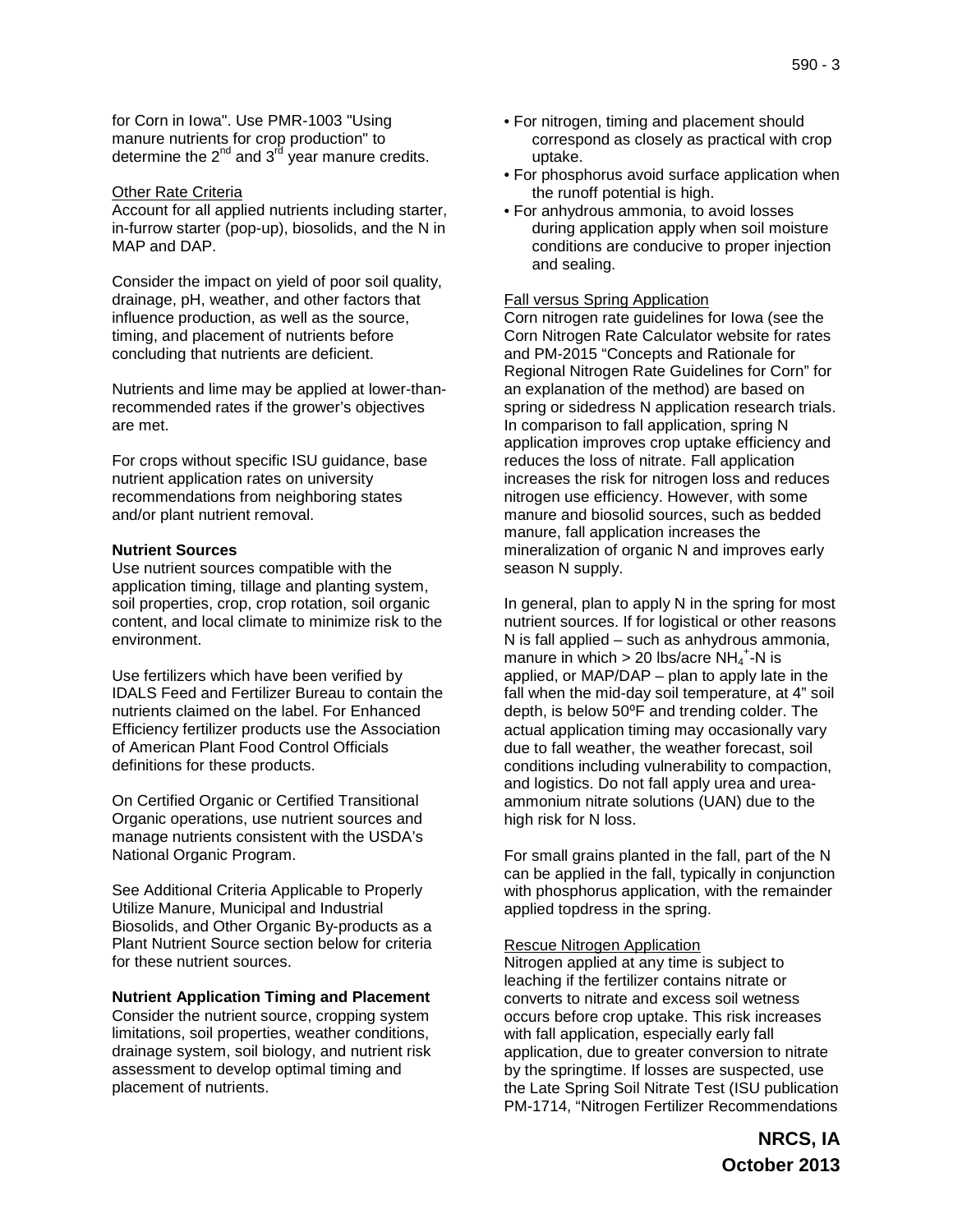for Corn in Iowa") or the crop canopy sensing technique outlined in ISU publication PM-2026, "Sensing Nitrogen Stress in Corn" to assess the loss and determine the application rate of rescue N. New in-season nitrogen assessment technologies are being developed. As they are proven, these can be chosen as alternatives.

If rescue N is needed on fields in which a full rate of N is applied in the fall, evaluate the likely causes and formulate and consider alternative nitrogen management options. Consider testing N management alternatives using strip trials over multiple years and fields. See NRCS Agronomy Technical Note No. 7: "Adaptive Nutrient Management Process" for guidance. Especially consider switching to split, spring, and/or sidedress application to reduce the loss of N from fall application.

Surface application of Nutrients to Frozen, Snow-Covered, and Saturated Soils Design the manure and fertilizer storage and management system to avoid the need to surface apply nutrients when the risk of runoff is high, including when:

- the soils are frozen and/or snow-covered or
- the top 2 inches of the soil are saturated.

Manure may be surface applied to frozen, snow covered or saturated soils on an emergency basis if storage capacity becomes insufficient due to a natural disaster, unusual weather conditions, equipment or structural failure, or other similar events and failure to apply creates a risk of an uncontrolled release of manure.

For such emergency cases, prepare a manure disposal plan which includes the:

- 1) Circumstances the manure may be applied to frozen, snow covered, or saturated ground (Ex: storage capacity exceeded);
- 2) Rates of application;
- 3) Areas of application which excludes slopes greater than 5% and sensitive areas and their setbacks;
- 4) Which demonstrates that all other nutrient management criteria are met including the erosion and nutrient risk assessment criteria; and
- 5) Meets state law.

#### Cover Crops

Cover crops can be effective scavengers of nitrogen, immobilizing the N in the organic matter, impacting when the nitrogen will be

available, and potentially preventing N leaching. However, management systems to optimize immobilization and to make subsequent agronomic N management decisions still need to be developed and tested. On-farm cover crop field trials are encouraged to test management options (species, planting method, timing of planting, timing of manure application, timing and method of killing, etc.), to estimate subsequent N availability, and to assess the impact on water quality. Variances to this standard can be made to encourage innovative work to use cover crops in the nutrient management system.

#### Other Timing and Placement

For pasture fertilization consult PM-569 "Warm-Season Grasses for Hay and Pasture" and PM-869 "Fertilizing Pasture" for guidance. Time nitrogen applications to pastures when crop demand is the greatest.

To avoid salt damage, follow ISU guidelines for the rate and placement of applied nitrogen and potassium in starter/pop-up fertilizers.

#### **Additional Criteria to Minimize Agricultural Nonpoint Source Pollution of Surface and Groundwater**

Use the tools below to assess the risk that the management system will impact water quality. When there is a high risk of transport of nutrients, apply conservation practices to control or trap manure, biosolids, and nutrients before they can leave the field by surface or subsurface (e.g., tile, groundwater) drainage.

#### **Erosion and Nutrient Risk Assessment**

On each field calculate the risk to soil and water resources using the:

- Revised Universal Soil Loss Equation 2 (RUSLE2) to estimate soil erosion,
- Leaching Index (LI) to determine the relative risk of N leaching to ground or surface water.

#### Phosphorus Index

Use the Iowa Phosphorus Index (P-Index) to estimate the risk that P will contaminate surface water. The P-Index is required when one or more of the following applies:

- The phosphorus application rate exceeds landgrant university fertility rate guidelines for the planned crop(s) in the rotation, or
- Manure, municipal and industrial biosolids, and/or organic by-products are applied, or

**NRCS, IA October 2013**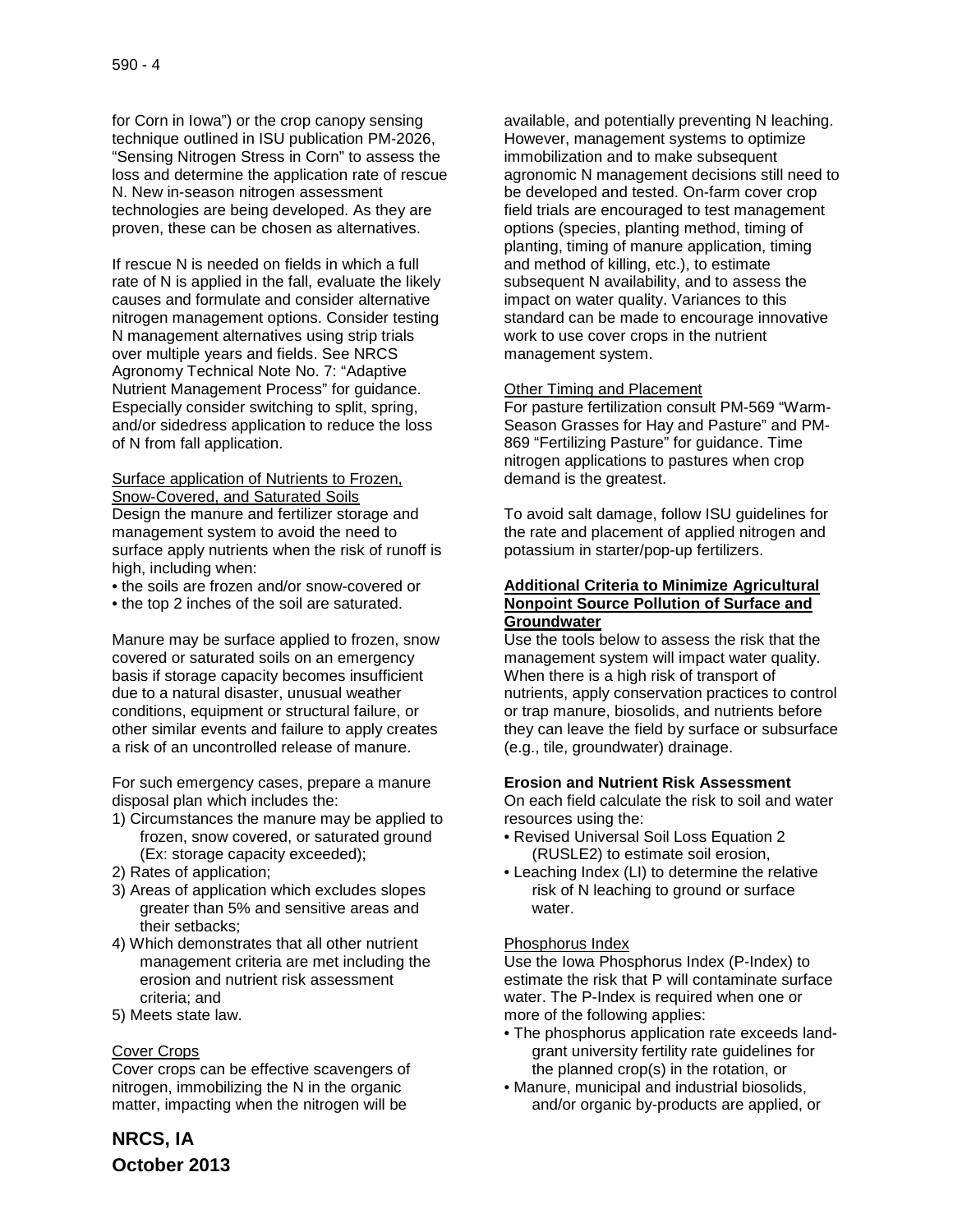- Soil loss exceeds the tolerable level, or
- The average soil test phosphorus for the field is in the very high range for corn based on ISU PM-1688.

The Iowa P-Index is implemented in the Iowa Phosphorus Index Calculator and in Purdue's Manure Management Planner software. PM-2021 "Data Collection Worksheet for RUSLE2 and Iowa Phosphorus Index" provides guidance to use the calculator.

Meet the criteria of the Iowa Phosphorus Index as stated in the P-Index's "Interpretations of Site Vulnerability Ratings for the P-Index" found in the Calculator. For additional information consult "Iowa Technical Note 25: Iowa Phosphorus Index."

#### Municipal Well Protection

Determine if the field is in a municipal well capture zone. Water infiltrating soil in these areas is likely to flow to the wellhead in 10 years or less. There is an elevated risk that nitrogen and other products applied on this land will contaminate the public well. To reduce the pollution risk, consider additional measures listed below.

#### **Nutrient Management Strategies to Reduce Nonpoint Source Pollution**

Consider using the following nutrient-use efficiency strategies or technologies:

• include crops in the rotation and manage the crop sequence to require less added nitrogen For further guidance, see conservation practices:

• 328 Conservation Crop Rotation

- 512 Forage and Biomass Planting • more efficient timing and number of applications
- incorporation or injection
- calibrate application equipment and apply nutrient materials uniformly
- coordinate nutrient applications with optimum crop nutrient uptake
- slow and controlled release fertilizers
- nitrification and urease inhibitors
- late-spring soil nitrate test and chlorophyll meters (SPAD) for in-season nitrogen evaluation and to determine sidedress rates
- end-of-season cornstalk test to evaluate nitrogen management
- other ISU demonstrated and/or accepted technologies that improve nutrient-use

efficiency and minimize surface or groundwater resource concerns.

#### **Strategies to Control and Trap Phosphorus**

Use the P-Index to formulate and evaluate conservation alternatives to control phosphorus and sediment runoff and/or to trap it before it can reach surface water. Some conservation practices to consider are:

- 329 Residue and Tillage Management, No-Till/Strip Till/Direct Seed
- 345 Residue and Tillage Management, Mulch Till
- 330 Contour Farming
- 340 Cover Crops
- 393 Filter Strip
- 391 Riparian Forest Buffer
- 412 Grass Waterway
- 638 Water & Sediment Control Basin
- 600 Terrace
- 656 Constructed Wetland

#### **Strategies to Trap Nitrogen**

Agronomically appropriate nitrogen rates still often lead to surface and groundwater pollution. Consider the following conservation practices to trap the nitrogen not utilized by the crop.

- 340 Cover Crops
- 393 Filter Strip
- 332 Contour Buffer Strips
- 656 Constructed Wetland
- 554 Drainage Water Management
- 747 Denitrifying Bioreactors

• 739 Vegetated Subsurface Drain Outlet As appropriate, prioritize in-field nitrogen management and trapping practices over edgeof-field practices.

#### **Sensitive Area Nutrient Application Restrictions**

A sensitive area is water we are trying to protect from pollution or direct conduits to that water. If a sensitive area is protected by a minimum 50 foot Filter Strip (NRCS Conservation Standard 393) then surface, unincorporated application of phosphorus and nitrogen can be made to the edge of the filter strip. Otherwise, do not apply phosphorus and nitrogen to the following sensitive areas unless injected or incorporated within 24 hours:

• Within 200 feet upslope of sinkholes, drainage wells, wells, classic gullies, drainage ditches, tile line surface and blind inlets for tile lines which run unmitigated to surface or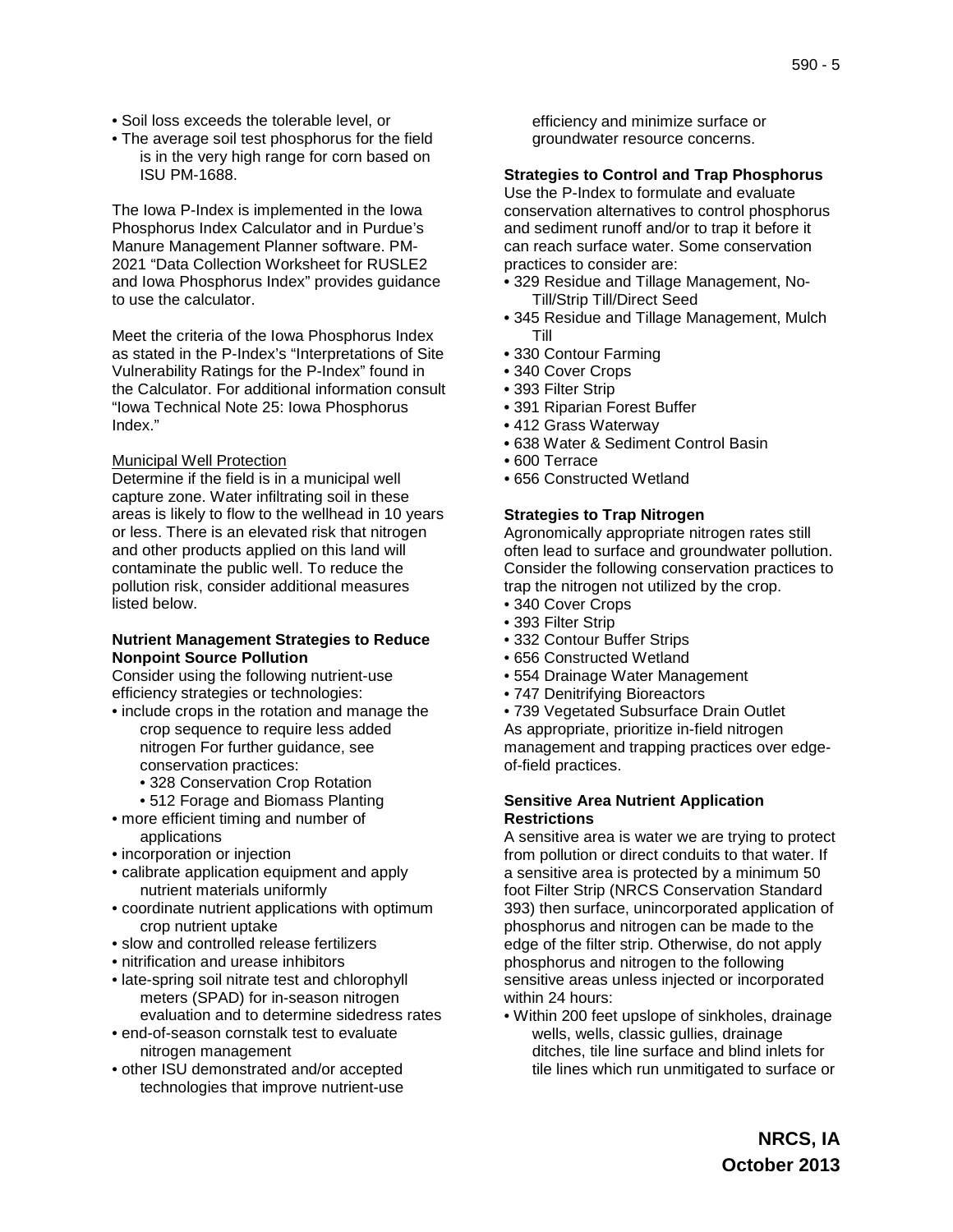groundwater.<sup>1</sup>, or other direct conduits to surface or groundwater.

- Within 200 feet of lakes, ponds, streams, other perennial water bodies, or Iowa Designated Wetlands.
- Within 800 feet of state designated High Quality Water Resources. See DNR 117 "High Quality Water Resources" for listing.

Sidedress fertilizer applications, fertigation, and foliar applications may be made when the crops have emerged and there is a diminished chance of surface runoff.

Additional application restrictions may apply. See Iowa Department of Natural Resources (DNR) document DNR 113 "Separation Distances for Land Application of Manure" and DNR 117 "High Quality Water Resources."

#### **Other Nonpoint Source Pollution Criteria**

During the peak flood periods (April, May, June, July) do not apply phosphorus and nitrogen on land that floods more than once every 10 years.

Apply irrigation water and use fertigation and chemigation in a manner which minimizes the risk of nutrient loss to surface and groundwater.

## **Additional Criteria Applicable to Properly Utilize Manure, Municipal and Industrial Biosolids, and Other Organic By-products as Plant Nutrient Sources**

Coordinate manure storage and management with the cropping system so that manure can be applied at the right time and in the right place (surface, incorporated, or injected) so that: • the rate of mineralization releases nutrients when the crop can use them;

• the loss of N due to denitrification or ammonia volatilization is minimized; and

• P runoff is minimized.

j

1. A cover crop is established, and/or 2. A no-tillage cropping system is used.

# **NRCS, IA October 2013**

#### **Nutrient Content Analysis of Manure, Municipal and Industrial Biosolids, and Organic By-products**

Analyze or estimate the nutrient content of manures, municipal and industrial biosolids, and other organic by-products prior to land application. At a minimum, analyze for total nitrogen (N), ammonium N, total phosphorus (P) or  $P_2O_5$ , total potassium (K) or  $K_2O$ , percent moisture, and percent solids.

For manures, use ISU's PM-1588 "How to Sample Manure for Nutrient Analysis" for detailed guidance. To interpret the results and estimate the plant availability of nutrients use ISU's PM-3014 "How to Interpret Your Manure Analysis" and PMR-1003 "Using Manure Nutrients for Crop Production."

Test annually, at a minimum, to build a test history. If test values are stable for three consecutive years, testing can then be done every three to five years. Retest when operational changes occur (feed management, animal type, manure handling strategy, storage time, etc.) which might change the nutrient content or concentration in the manure.

Use a laboratory certified through the Minnesota Department of Agriculture Manure Testing Laboratory Certification program (MTLCP).

When planning for new or modified livestock operations, use "book values" from the NRCS Chapter 4: Agricultural Waste Characteristics in the Agricultural Waste Management Field Handbook or analyses from similar operations in the geographical area.

Municipal and, especially, industrial biosolids can be sources of heavy metals. Test, land apply, and ensure records are kept for biosolids according to state and federal law. Account for N, P, and K applied with the biosolids.

# **Manure, Municipal and Industrial Biosolids, and Organic By-Products Application Rate** Generally, apply manure, municipal and industrial biosolids, and organic by-products up to a rate equal to the recommended phosphorus application, or up to the estimated phosphorus removal in harvested plant biomass for the crop

rotation, or up to the cumulative rate for crops over multiple years. Do not exceed the recommended nitrogen application rate during

 $1$  Tile line surface and blind inlets can provide a direct conduit to surface waters. Mitigating this is a challenge and potential solutions are being explored. Many tile inlets currently exist – especially as part of terrace or sediment basin structures – for which it will be difficult to install a filter strip or set back the application of solid manures. As an interim mitigation practice, surface application of nutrients (e.g. solid manures, MAP, DAP) may be made within the 200 foot setback area when, in the inlet drainage area, the soil loss is ≤ T **and**: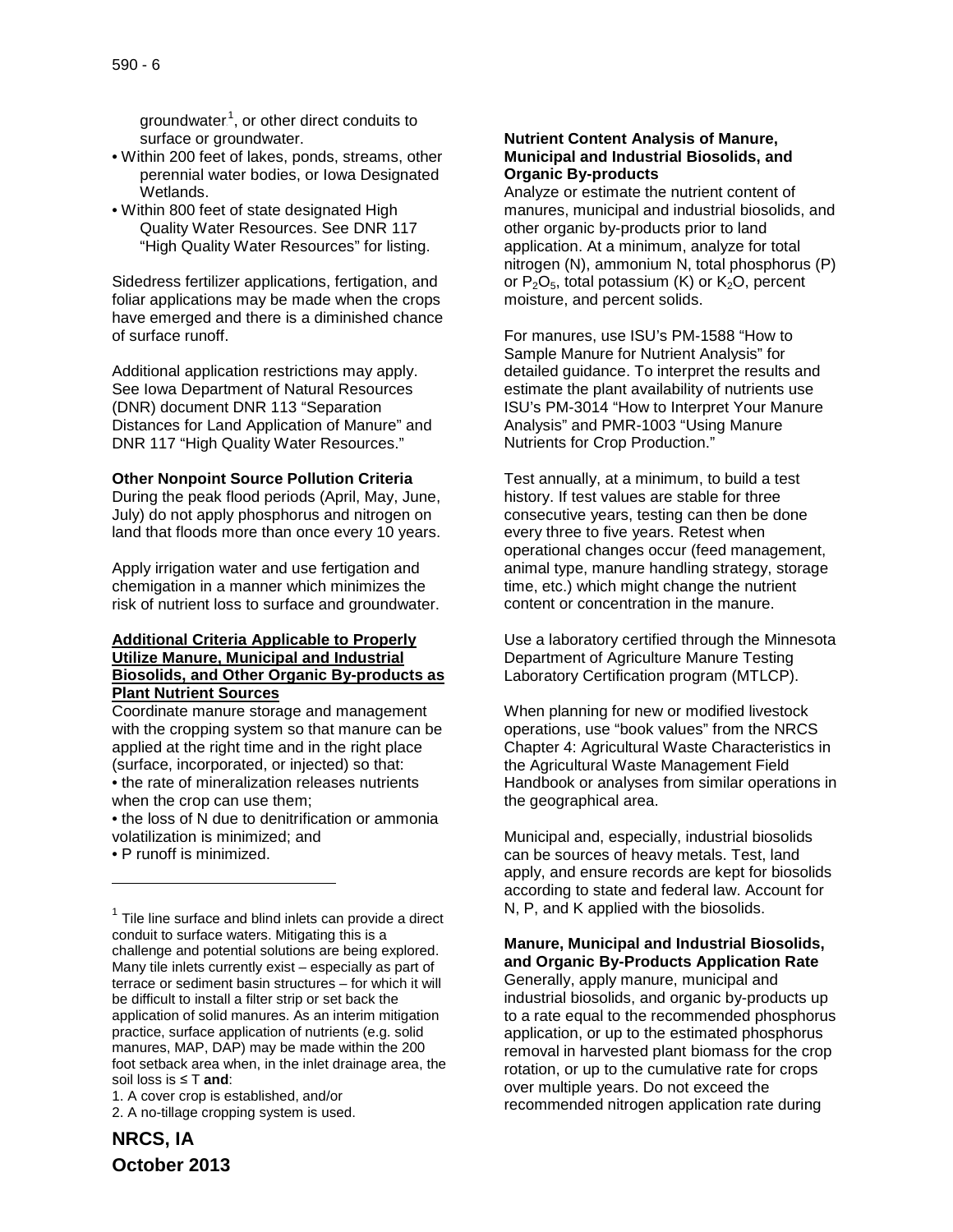the year of application or harvest cycle. Do not apply additional phosphorus during the years for which the rate is calculated.

However, if the **Iowa Phosphorus Index** rates the risk that P will move offsite as **Very Low** risk, **Low** risk, or **Medium** risk, the application of manure, municipal and industrial biosolids, or organic by-products may be made based on the nitrogen application rates. *Applied P may exceed crop needs and removal rates and will accumulate in the soil. This practice will not be sustainable over the long term.*

If the Iowa P-index rating is **Medium** risk, avoid accumulating phosphorus to levels that will increase the rating of the field above the medium risk category.

If the Iowa P-index rating is **High** or **Very High** risk, implement practices to reduce that risk to Medium or below. Do not apply P until the risk is reduced.

#### **Manure Application on Legumes**

Manure, municipal and industrial biosolids, and/or organic by-products may be applied on legumes at rates up to the estimated annual removal of nitrogen in the harvested portion of the crop.

## **Manure Application Criteria**

When applying liquid manure:

- do not exceed the soil's infiltration or water holding capacity at crop rooting depth
- avoid runoff or loss to subsurface tile drains.

#### **Additional Criteria to Protect Air Quality by Reducing Odors, Nitrogen Emissions and the Formation of Atmospheric Particulates**

To address air quality concerns caused by odor, nitrogen, sulfur, and/or particulate emissions, adjust the source, timing, amount, and placement of nutrients to minimize air pollution and negative human health impacts. One or more of the following may be used:

- urease inhibitors for surface applied urea fertilizers
- incorporation
- injection
- residue and tillage management
- no-till or strip-till
- other technologies that minimize the impact of these emissions

Do not apply poultry litter – or manure, municipal and industrial biosolids, or organic by-products of similar dryness/density – when there is a high probability that wind will blow the material offsite.

## **Additional Criteria to Maintain or Improve the Physical, Chemical, and Biological Condition of the Soil**

Manage or apply nutrients to maintain or improve the physical, chemical, or biological condition of the soil to enhance soil quality for crop production and environmental protection.

When possible, avoid applying nutrients when the potential for soil compaction and rutting is high.

Maintain soil pH at levels indicated in ISU Publication PM-1688 "General Guide for Crop Nutrient Requirements in Iowa." All recommendations are based on Effective Calcium Carbonate Equivalents (ECCE). For soil tests requiring less than 2000 pounds per acre ECCE, the lime requirement may be waived.

# **CONSIDERATIONS**

Use nutrient management strategies such as cover crops, crop rotations, and perennials in the rotation to improve nutrient cycling and reduce energy inputs.

Use no-till/strip-till in combination with cover crops to sequester nutrients, increase soil organic matter, increase aggregate stability, reduce compaction, improve infiltration, and enhance soil biological activity to improve nutrient-use efficiency.

Use legume crops and cover crops to provide nitrogen through biological fixation and nutrient recycling.

Elevated soil test phosphorus levels are detrimental to soil biota. Avoid building P in the soil to excessive levels.

Excessive levels of some nutrients can cause induced deficiencies of other nutrients, e.g., high soil test phosphorus levels can result in zinc deficiency in corn. Avoid over-applying nutrients.

If increases in soil phosphorus levels are expected from, for instance, a large application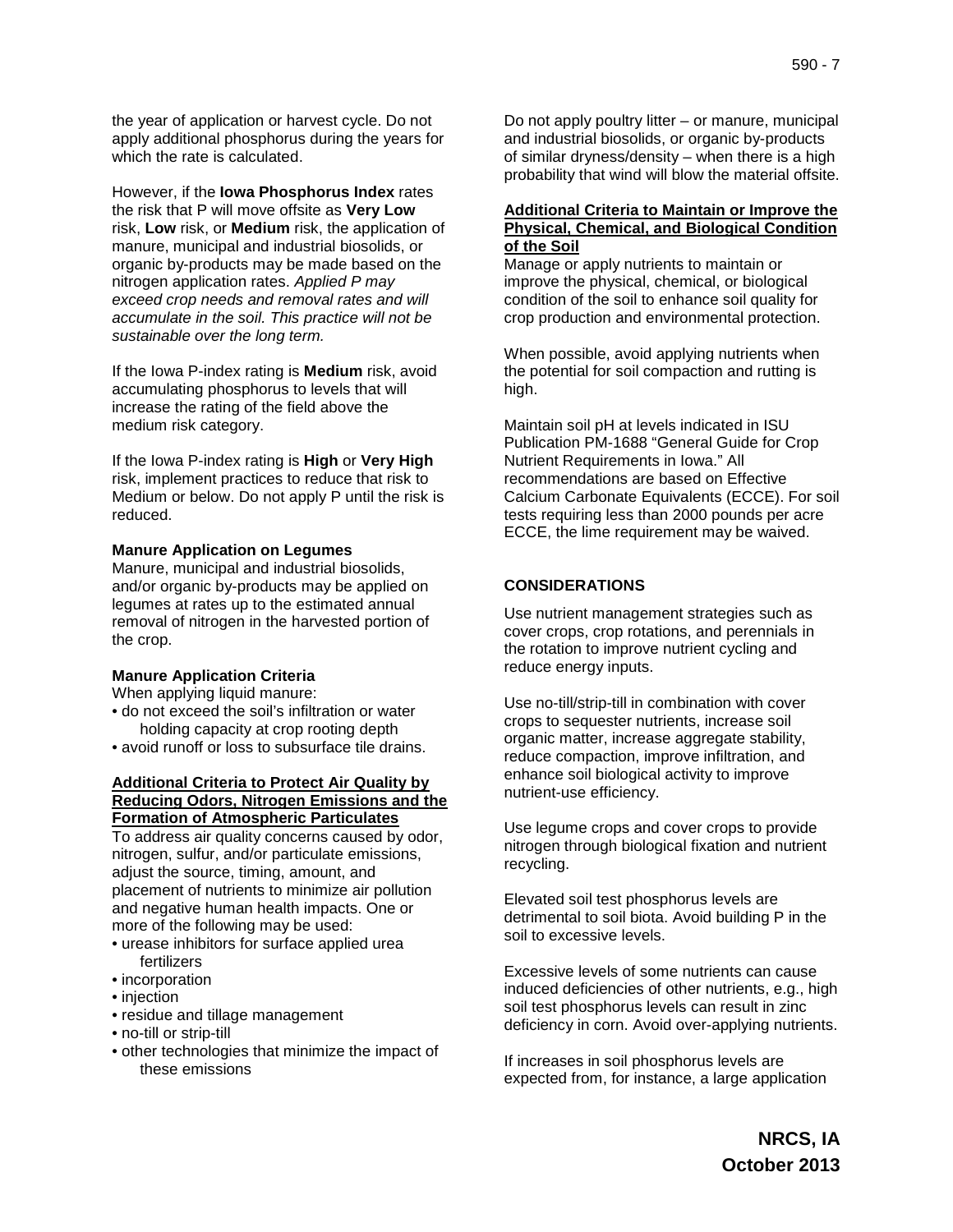of biosolids or manure, consider retesting the soil prior to the next nutrient application.

Use soil tests, plant tissue analyses, and field observations to check for secondary plant nutrient and micronutrient deficiencies or toxicity that may impact plant growth or availability of the primary nutrients.

Use the adaptive nutrient management learning process to improve nutrient-use efficiency on farms as outlined in the NRCS Agronomy Technical Note No. 7: "Adaptive Nutrient Management Process."

Do not apply potassium where an excess (greater than soil test potassium recommendation) causes nutrient imbalances in crops or forages.

Avoid applying potash and other fertilizers when the risk of runoff is high, including when:

• the soils are frozen and/or snow-covered or

• the top 2 inches of the soil are saturated. Though potassium is not considered a water pollutant, applying under these conditions can lead to the loss of the nutrient and the need and cost of re-application.

#### **Variable Rate Nutrient Management**

Use variable-rate nitrogen, phosphorus, and potassium application rates based on sitespecific variability in crop yield, soil variability, soil test values, and/or other factors as proven.

Develop site-specific yield maps using a yield monitoring system. Use the data to further diagnose low- and high- yield areas, or zones, and make the necessary management changes. See Title 190, Agronomy Technical Note (TN) 190.AGR.3, Precision Nutrient Management Planning.

#### **Safety**

Protect workers from and avoid unnecessary contact with plant nutrient sources. Take extra precaution when handling anhydrous ammonia or when dealing with organic wastes stored in unventilated enclosures.

Utilize material generated from cleaning nutrient application equipment in an environmentally safe manner. Collect and store or field apply excess material in an appropriate manner.

Recycle nutrient containers in compliance with State and local guidelines or regulations.

#### **Considerations to Minimize Agricultural Nonpoint Source Pollution of Surface and Groundwater**

Use application methods and timing strategies that reduce the risk of nutrient transport by ground and surface waters, such as:

- split applications of nitrogen to deliver nutrients during periods of maximum crop utilization,
- band nitrogen and/or phosphorus to improve nutrient availability, and
- delay field application of animal manures, biosolids, or organic by-products if precipitation capable of producing runoff and erosion is forecast within 24 hours of the time of the planned application.

Use the Agrichemical Handling Facility (309) conservation practice to protect air, soil, and water quality.

Avoid surface applying manure and fertilizer to grassed waterways, ditches, and other places of concentrated water flow especially during times of the year when runoff is likely.

Nutrients applied to coarse soils and karst topography are especially at risk to leach into the groundwater. Consider additional measures to reduce the pollution risk.

Target Iowa DNR's Outstanding Iowa Waters listed watersheds with conservation practices to protect these unique Iowa watersheds.

## **Considerations to Properly Utilize Manure, Municipal and Industrial Biosolids and Other Organic By-products as a Plant Nutrient Source**

For animal feeding operations which apply manure more than once a year, sample manure more frequently to account for seasonal differences.

Use manure management conservation practices to manage manure nutrients to limit losses prior to nutrient utilization.

Apply manure at a rate that will result in an "improving" Soil Conditioning Index (SCI) without exceeding acceptable risk of nitrogen or phosphorus loss.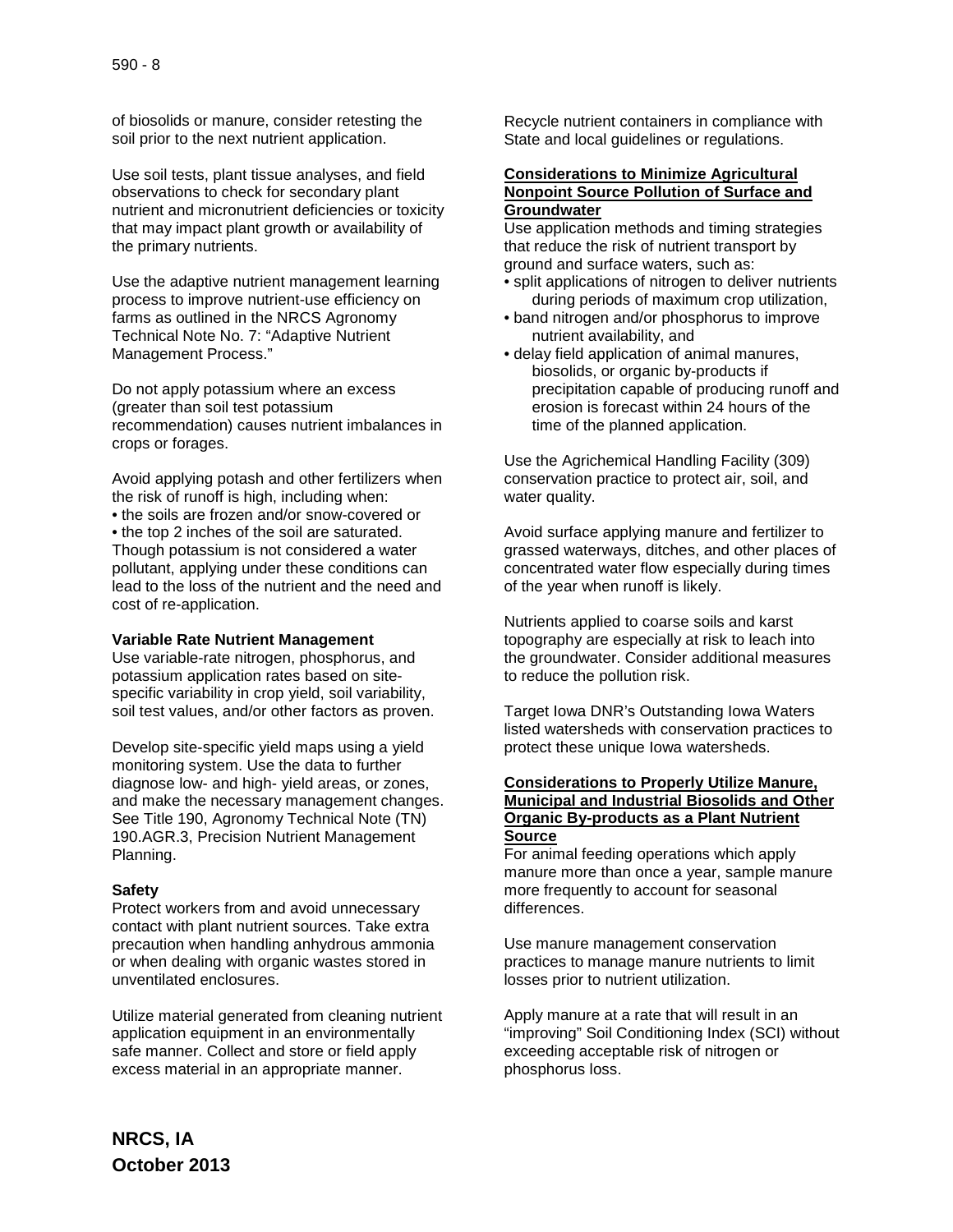Modify animal feed diets to reduce the nutrient content of manure following guidance contained in Conservation Practice Standard (CPS) Code 592, Feed Management.

## **Considerations to Protect Air Quality by Reducing Nitrogen and/or Particulate Emissions to the Atmosphere**

Avoid applying manure and other by-products upwind of inhabited areas.

Use high-efficiency irrigation technologies (e.g., reduced-pressure drop nozzles for center pivots) to reduce the potential for nutrient losses.

When tillage is feasible and otherwise does not cause erosion or soil quality issues, incorporate within 24 hours surface applied manure or fertilizer nitrogen formulations that are subject to volatilization (e.g., urea).

Use the National Air Quality Site Assessment Tool to explore options to improve management.

## **Considerations to Maintain or Improve the Physical, Chemical, and Biological Condition of the Soil**

To maintain or improve the physical, chemical, or biological condition of the soil use the concepts and technologies in the NRCS nutrient management for soil quality technical note (available soon).

# **PLANS AND SPECIFICATIONS**

Develop the nutrient management plan to reflect the objectives and decisions of the owner/operator of the land planned. Adapt the form of the plan – from field names to equipment size – to the particular needs of the producer to facilitate plan implementation.

## **Specifications for All Plans**

Include in the nutrient management plan:

- producer objectives
- statement of resource concerns that will be addressed in the plan
- statement of local, state, and/or federal standards and/or requirements the plan is designed to meet; tools and data sources used; and assumptions made.
- aerial site photograph(s)/imagery or site map(s)
- soil survey map of the site,
- soil information including: soil type surface texture, pH, drainage class, permeability, available water capacity, depth to water table, restrictive features, and flooding and/or ponding frequency,
- fields delineated with ID and acres, location of designated sensitive areas and the associated nutrient application restrictions and setbacks,
- for manure and biosolid applications, location of nearby residences, or other locations where humans may be present on a regular basis, and any identified meteorological (e.g., prevailing winds at different times of the year), or topographical influences that may affect the transport of odors to those locations,
- results of the RUSLE2, Leaching Index, and Iowa Phosphorus Index resource risk assessment tools,
- documentation that the Iowa Phosphorus Index's interpretations of site vulnerability ratings criteria are met,
- documentation that the conservation practices required to meet Iowa Phosphorus Index criteria are applied and/or the implementation scheduled,
- current and/or planned plant production sequence or crop rotation,
- soil, manure, municipal or industrial biosolid, organic by-product, plant tissue sample, and/or water analyses applicable to the plan,
- documentation of the realistic yield potentials for the crops and how they were derived,
- complete nutrient management plan for nitrogen, phosphorus, and potassium for the plant production sequence or crop rotation,
- specify the nutrient application source, timing, rate (except for precision/variable rate applications specify method used to determine rate), and placement of plant nutrients for each field or management unit and the source and reasoning for the choices,
- rationale for P applications in excess of crop removal when the P-Index is very low, low, or medium and soil test P is optimum or higher.
- when soil test phosphorus levels are high or very high and/or increasing, ○ include a discussion of the risk associated with phosphorus accumulation,
	- estimate using the P-Index when P should no longer be applied,

○ propose a P stabilization or draw-down strategy to optimum soil test P, and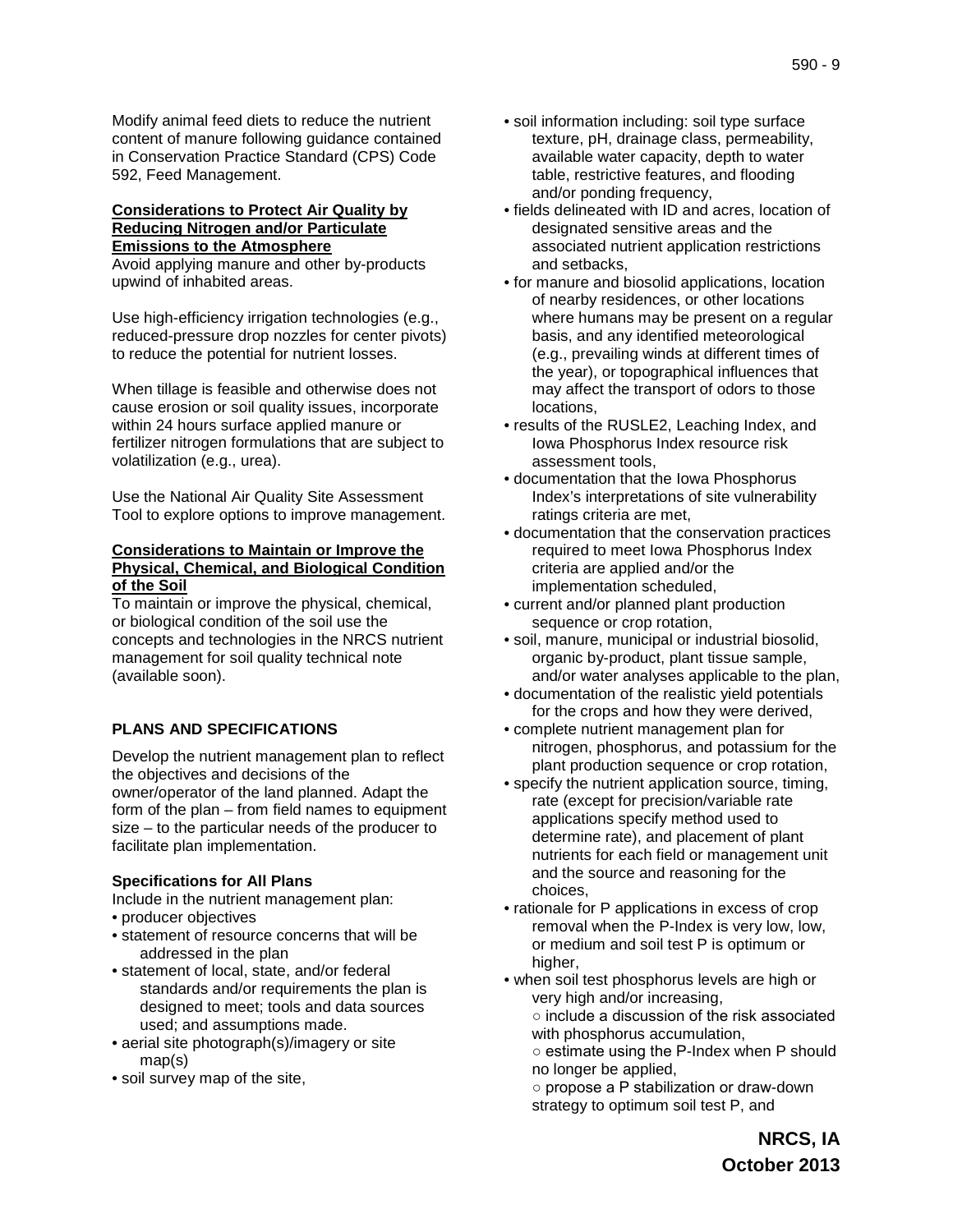○ formulate alternative manure management strategies to reduce application rates (i.e. use it to fertilize more land to better optimize the use of the resource), and

• guidance for implementation, operation and maintenance, and recordkeeping.

## **Additional Specifications for Precision/Variable Rate Plans**

Include the following components in a precision/variable rate nutrient management plan:

- Document the geo-referenced field boundary and data collected that were processed and analyzed as a GIS layer or layers to generate nutrient or soil amendment recommendations.
- Document the nutrient recommendation guidance and recommendation equations used to convert the GIS base data layer or layers to a nutrient source material recommendation GIS layer or layers.
- Document if a variable rate nutrient or soil amendment application was made.
- Provide application records per management zone or as applied map within individual field boundaries (or electronic records) documenting source, timing, method, and rate of all applications that resulted from use of the precision agriculture process for nutrient or soil amendment applications.
- Maintain the electronic records of the GIS data layers and nutrient applications for at least 5 years.

# **OPERATION AND MAINTENANCE**

Conduct periodic plan reviews to determine if adjustments or modifications to the plan are needed. At a minimum, plans must be reviewed, evaluated, and, if needed, revised, with • each soil test cycle,

- changes in manure volume or analysis, or
- changes in crops or crop management.

Monitor fields receiving animal manures and/or municipal or industrial biosolids for the accumulation of phosphorus.

Continue to test each manure source based on PM-1558 "How to sample manure for nutrient analysis." If feed management, animal numbers or type, manure handling strategy, storage time, etc., change significantly, re-inventory the manure resource and re-analyze the manure.

The nutrient management plan may need to be revised accordingly.

## **Calibration of Fertilizer Application Equipment**

Calibrate fertilizer application equipment at least annually to ensure proper placement or material at planned rates. Use ISU guidance PM-1941 "Calibration and Uniformity of solid Manure Spreaders" or PM-1948 "Calibrating Liquid Tank Manure Applicators." For custom applicators or rented equipment, verify that the operator or owner has calibrated applicators.

For anhydrous ammonia, verify that the applicator is properly plumbed. See PM-1875 "Improving the Uniformity of Anhydrous Ammonia Application" for guidance. Note that other effective manifolds are now available. Verify that anhydrous ammonia is injected to the proper depth and good soil coverage is provided.

## **Records for All Plans**

Maintain records for at least 5 years – longer if required by other Federal, state or local ordinances, or program or contract requirements – to document plan implementation and maintenance. As applicable, include:

- soil, plant tissue, water, manure, biosolid, and organic by-product analyses resulting in recommendations for nutrient application.
- nutrient sources and analyses, rates as applied, placement, timing (dates) of nutrients applied, and a summary of actual pounds of nutrients applied per acre.
- weather conditions and soil moisture at the time of application; lapsed time to incorporation; and rainfall or irrigation event,
- record of equipment calibration.
- crops planted, planting and harvest dates, yields, nutrient analyses of harvested biomass (if applicable), and crop residues removed, and
- identify variations from the nutrient management plan, evaluate why the variation occurred, and determine if a plan needs to be updated. Document decision.
- dates of plan review, name of reviewer, and recommended changes resulting from the review.

**NRCS, IA October 2013**